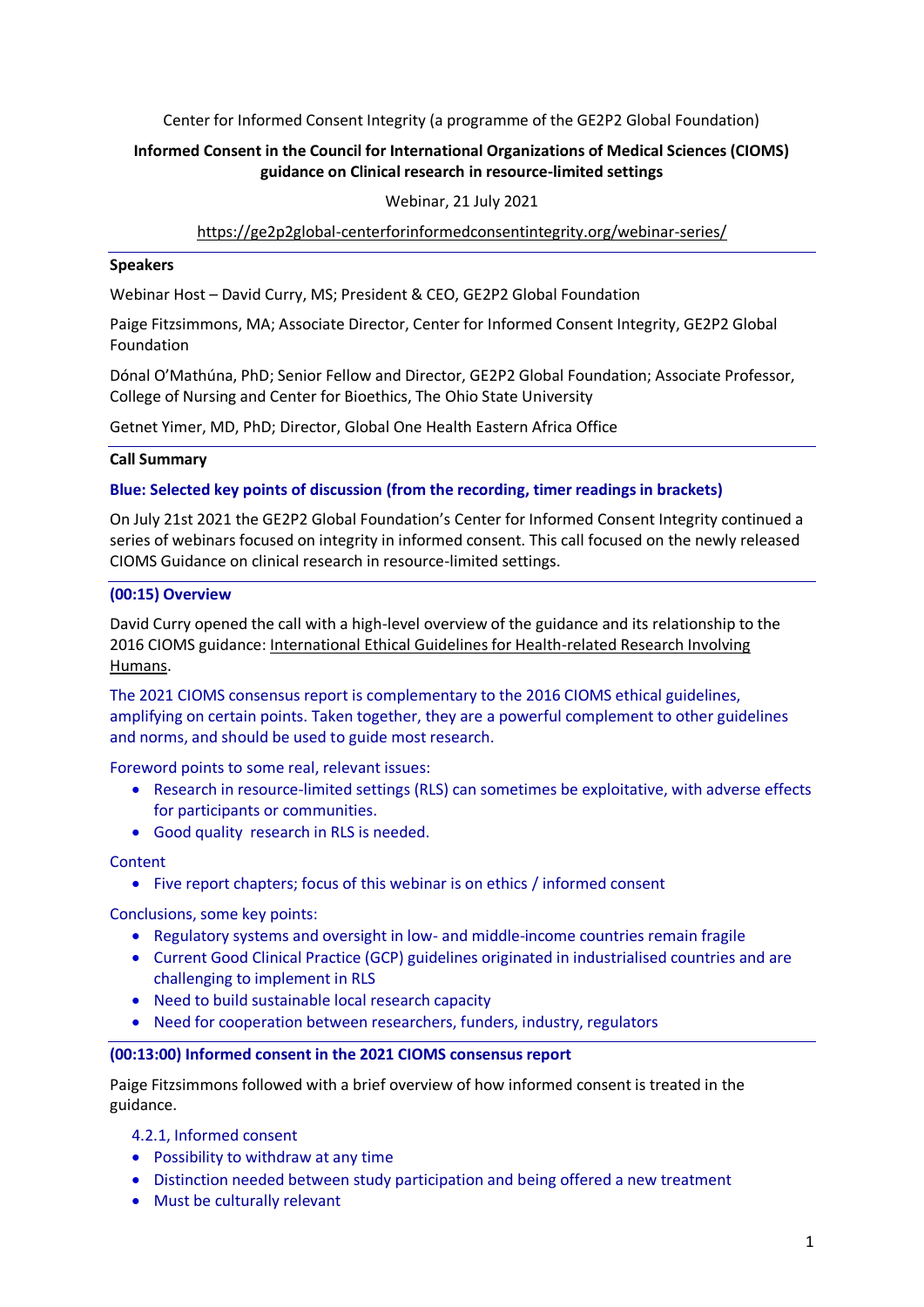- Must not be a mere symbolic paper
- Verbal information should also be given
- Language / translations
- Getting true informed consent from illiterate participants
- Family and group consent may be needed
- 2.2.4, Legal / regulatory issues

Chapter 4, salient recommendation

Researchers should spend adequate time and resources to obtain true informed consent

Annex 1, Special populations: Children – getting assent

#### **(00:22:00) Field perspectives of the guidance**

Getnet Yimer provided observations and reflections on this guidance and associated challenges with implementation from a field research and ethics review board perspective.

Target audience: governments, regulatory authorities, researchers, sponsors, international organizations…

Limitations:

- Consensus report is based on individual personal experience, no in-depth literature review
- More contributors from LMICs would help drive implementation

Bold statements, e.g. calling attention to rampant corruption

Need to make Research Ethics Committees (RECs) aware of this guidance.

Challenges in obtaining informed consent:

- True understanding needed: REC should approve the information given, should "read every word"
- Fear of signing
- Role of impartial witnesses do they understand what they are being asked to do?
- Family involvement, there can be many problems

Barriers to implementation should be analysed in advance, tailored strategies needed

### **(00:37:20) CIOMS guidance: Community engagement**

Dónal O'Mathúna closed the discussion by examining how community engagement is treated in the new guidance.

Amplifying on Guideline 7 of the 2016 CIOMS ethical guidelines, showing "how" – this will help, reduce misunderstandings

4.5.1, Methods of community engagement – see the example of the [CAGED study:](https://asymmetricphilanthropy.files.wordpress.com/2021/07/community-engagement-and-building-trust-to-resolve-ethical-challenges-during-humanitarian-crises-experience-from-the-caged-study.pdf) Community engagement and building trust to resolve ethical challenges during humanitarian crisesexperience from the CAGED study

4.5.2 Benefits of community involvement – benefits-sharing negotiation

2.2.5, Public distrust: This is a real concern

Cultural issues need more attention in research, see e.g.:

 Peeters Grietens K, Ribera JM, Erhart A, et al. Doctors and vampires in sub-Saharan Africa: ethical challenges in clinical trial research. Am J Trop Med Hyg. 2014;91(2):213-215. [doi:10.4269/ajtmh.13-0630](https://doi.org/10.4269/ajtmh.13-0630)